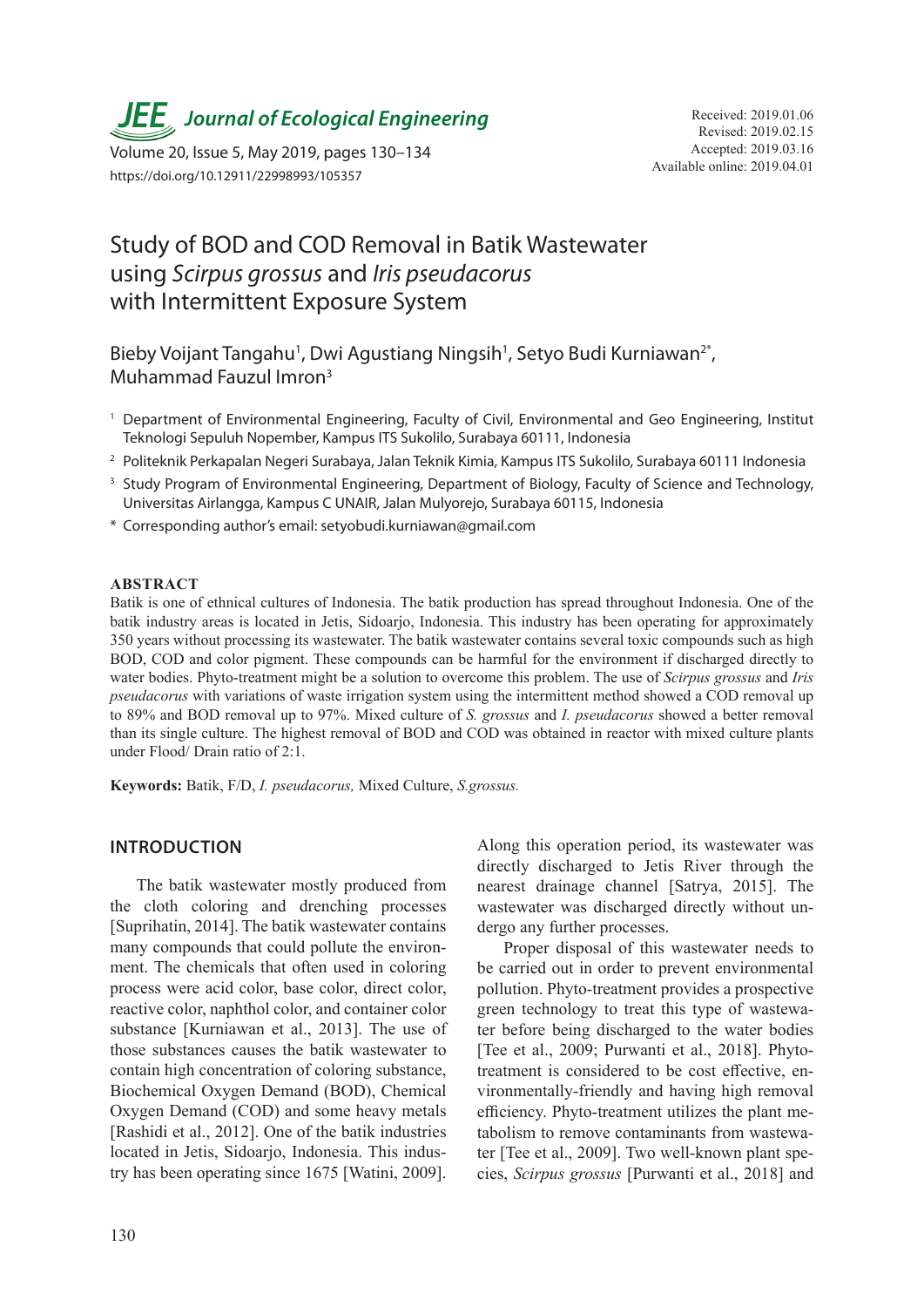*Iris pseudacorus* [Stottmeister et al., 2003] were widely used as phyto-treatment agent.

*S. grossus* and *I. pseudacorus* are semiaquatic plants that have high survivability in high polluted environment [Stottmeister et al., 2003]. These plants can live well in nearly dry condition or highly saturated soil, making it suitable to be used under the intermittent system. The intermittent system is a periodical exposure of water that passing through plants living medium. In the case of wastewater used in the intermittent system, the dry period gives time for plant to recover before another exposure. This system interacted the plants and wastewater through dry and flood cycle (F/D). This interaction provides a better reduction-oxidation condition; thus, organic compound removal in wastewater can be increased [Jia et al., 2010].

The previous studies for the batik wastewater mostly discussed its heavy metal removal [Suprihatin, 2014; Purwanti et al., 2017]. Since the intermittent system provides a better redox condition, conducting a study on its organic content removal was relevant. Variations of single and mixed plants were used in this research under F/D of 2:1 and 1:2. These variations were used to understand the mechanism of organic content (BOD and COD) removal in the batik wastewater by selected plants (*S. grossus* and *I. pseudacorus*) under various intermittent exposure system. The result of this research may highlight on the effect of intermittent system to the removal of BOD and COD in wastewater using *S. grossus* and *I. pseudacorus*.

# **MATERIALS AND METHOD**

This study was conducted in laboratory scale. Two species of plants, *S. grossus* and *I. pseudacorus,* were taken from laboratory culture. Intermittent exposure was chosen based on the discharge period of the batik wastewater under actual conditions. Flood and drain (F/D) ratio of 2:1 and 1:2 were chosen as the intermittent period [Jia et al., 2010]. The batik wastewater was taken from a local batik industry located in Jetis, Sidoarjo, East Java, Indonesia.

# a) Propagation of plants

Propagation was carried out to reproduce plant which would be needed for the study. Propagation was conducted in 35L of plastic reactor filled with

garden soil. The second generation of plants with the same age and height were used in every research stage to ensure the same initial conditions between tested plants [Al-Baldawi et al., 2015].

# b) Acclimatization of plants

Plant acclimatization was conducted to adapt the tested plants 0to the conditions and medium which was used in the Range Finding Test (RFT) and phyto-treatment stage. This step took 7 days of plants to live in gravel medium watered by tap water [Purwanti et al., 2015]. Plant acclimatization was conducted in 35L of plastic reactor. In this stage, plants condition was expected to grow healthily (not withering). The healthy plants from this stage were used in RFT and phyto-treatment stage.

c) Range Finding Test (RFT) of Batik wastewater

RFT was conducted to determine the maximum concentration of the batik wastewater where the tested plants can still live well. This step was carried out by making various concentrations of the batik wastewater by diluting it with tap water [Purwanti et al., 2018]. Variation of concentrations in this stage were 0% (control), 10%, 20%, 30%, 40%, and 50% of the batik wastewater. This stage was conducted for 7 days to analyze the plant growth. A total of 4 plants were used for each concentration. Plant growth was the main parameter to be analyzed in this step to determine the maximum concentration to be used in the phyto-treatment step.

## d) Phyto-treatment of the batik wastewater

Phyto-treatment of the batik wastewater was carried out for the concentration that was obtained from RFT. A 50L plastic reactors were used in this stage. A total of 8 plants were used for every reactor on this stage. Single and mixed culture of *S. grossus* and *I*. *pseudacorus* were used to determine the ability of BOD and COD removal under different culture combination. A 50%:50% number of plants were used in mixed culture [Tangahu et al., 2011]. Flooding and draining cycles were conducted by drainage system under reactors. Flooding was carried out by filling reactors with wastewater while closing the drainage valve. Draining performed by opening the drainage valve until reactor was completely dry. Intermittent cycle of 1:2 and 2:1 were chosen in this stage [Jia et al., 2010]. Each ratio represents the day of flood and day of drain inside reactors. This stage was carried out for 18 days; thus, each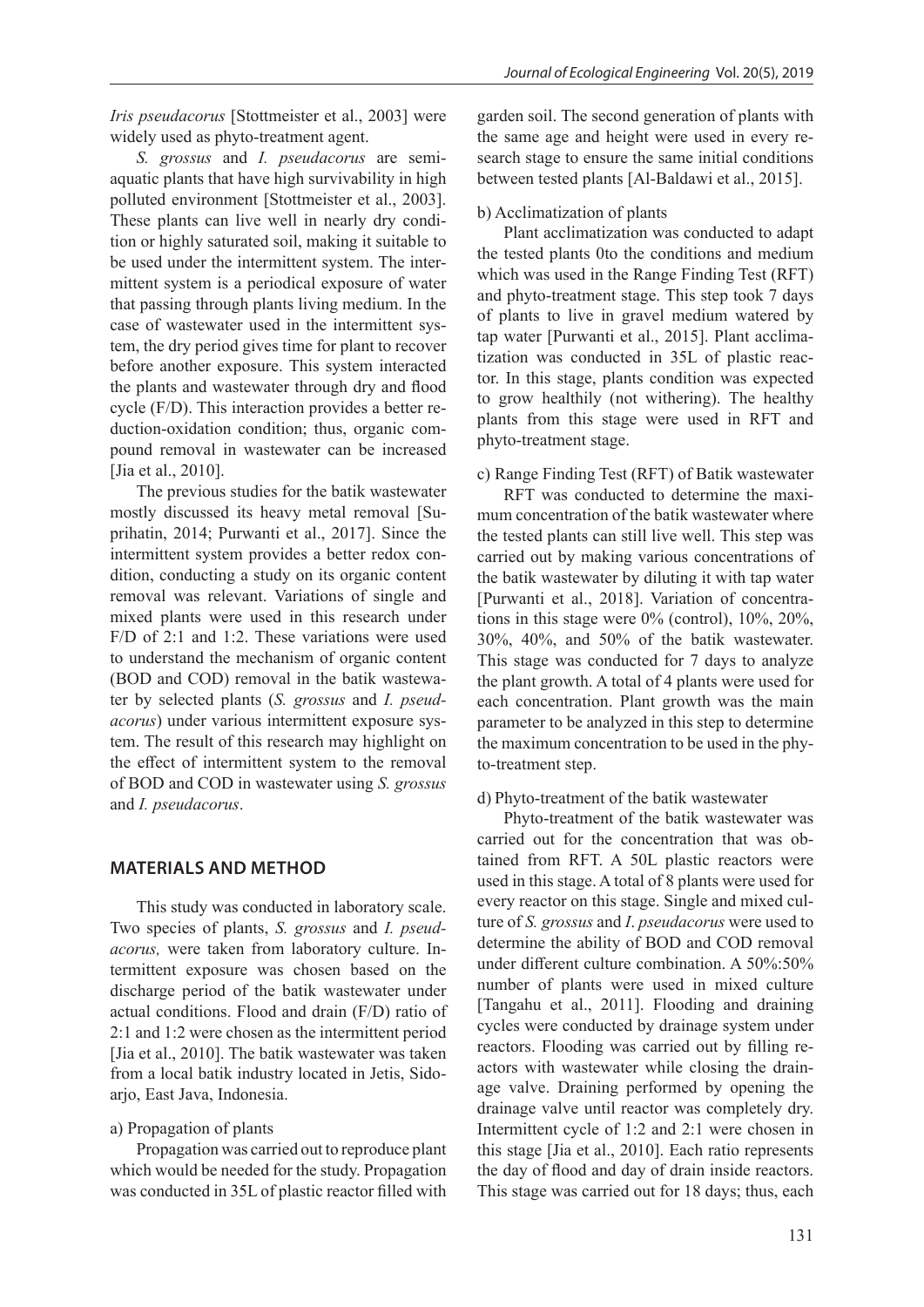reactor would run into 6 cycles of F/D. The feeding of batik wastewater for every cycle of F/D was determined from RFT. The RFT concentration result was divided into 6 feeding cycles that made the total concentration in every reactor during test period was equal to RFT concentration. The concentration of BOD and COD were tested every day as the main parameter in this stage.

# **RESULT AND DISCUSSION**

#### a) Batik Wastewater Characteristic

Initial characterization of the batik wastewater was conducted to color the wastewater taken from the study area. The batik wastewater characteristics are shown in Table 1.

Table 1 indicates that the values of pH, TSS, BOD, COD, total ammonia, grease and fat were highly exceeding the standard. The BOD value was measured up to 2,710 mg/L and COD value up to 3,855 mg/L. These concentrations were used as a reference in determining the RFT concentration.

## b) Range Finding Test (RFT)

From the 7 days observation, it could be seen that *Scirpus grossus* could live well in the concentration of 20%, which was equivalent to 770.92 mg/L COD and 542 mg/L BOD. This indicated by zero number of dead plants after 7 days of exposure. In the concentration of 30% to 50%, *Scirpus grossus* could not grow well, indicated by the withering and yellowing leaves of tested plants after 7 days of exposure [Purwanti et al., 2018]. *Iris pseudacorus* could grow well in concentration of 30%, which was equivalent to 1156.4 mg/L COD and 813 mg/L BOD. All tested plants experienced withering and yellowing of leaves in concentration of 40% to 50%. From this result, 20%, of the batik wastewater which was equivalent to 770.92 mg/L COD and 542 mg/L BOD was used as phyto-treatment concentration for *Scirpus grossus* while 30% of batik wastewater which was equivalent to 1156.4 mg/L COD and 813 mg/L BOD was used for *Iris pseudacorus.*

#### c) Phytotreatment of Batik Wastewater

The results of BOD and COD removal for every research variation were shown in Figures 1 to 4. Figures 1 to 4 show that the removal efficiency for each variation, either single or mixed culture and F/D 1:2 or 2:1, tended to increase and were higher than the control in the observation period.

| Table 1. Initial characterization of the batik wastewater |  |
|-----------------------------------------------------------|--|
|-----------------------------------------------------------|--|

| <b>No</b> | Parameter      | Unit                | Result | Standard |
|-----------|----------------|---------------------|--------|----------|
| 1         | pH             |                     | 10.8   | $6 - 9$  |
| 2         | <b>TSS</b>     | mg/L                | 1,180  | 50       |
| 3         | COD            | mg/L O <sub>2</sub> | 3,855  | 150      |
| 4         | <b>BOD</b>     | mg/L O <sub>2</sub> | 2,710  | 60       |
| 5         | Sulfide        | mg/L $H_2S$         | 0.00   | 0,3      |
| 6         | Total ammonia  | $mg/L NH2-N$        | 180.92 | 8        |
| 7         | Total chromium | mg/L Cr             | 0.45   | 1        |
| 8         | Grease and fat | mg/L                | 70     | 3        |
| 9         | Phenol         | mg/L                | 0      | 0.5      |

**Note:** East Java Governor's Act on Standard of Textile Industry Wastewater No. 72, 2013

The highest removal was occurred on 11<sup>th</sup> day for reactor  $F/D$  1:2 and 12<sup>th</sup> day for reactor  $F/D$ 2:1 (each in the  $4<sup>th</sup>$  waste feeding). In the single culture reactor, *Scirpus grossus* showed a COD removal up to 83% in F/D 1:2 exposure and 82% in F/D 2:1 exposure. Single culture of *Iris pseudacorus* showed a COD removal value up to 82% in F/D 1:2 exposure and 83% in F/D 2:1 exposure. Mixed culture reactor showed a COD removal value up to 85% in F/D 1:2 exposure and 89% in F/D 2:1 exposure. For the BOD parameter, *Scirpus grossus* showed a removal up to 85% in F/D 1:2 exposure and 90% in F/D 2:1 exposure. *Iris pseudacorus* showed a BOD removal up to 91% in F/D 1:2 exposure and 95% in F/D 2:1 exposure. Mixed culture reactor showed a BOD removal value up to 94% in F/D 1:2 exposure and 97% in F/D 2:1 exposure. This result indicates that highest removal value was found in mixed culture reactor with F/D 2:1. This was caused by the inter-species competition in nutrition fulfilling during phyto-treatment period [Novotny and Olem, 1994]. The inter-species competition



**Figure 1**. COD removal under F/D 1:2 system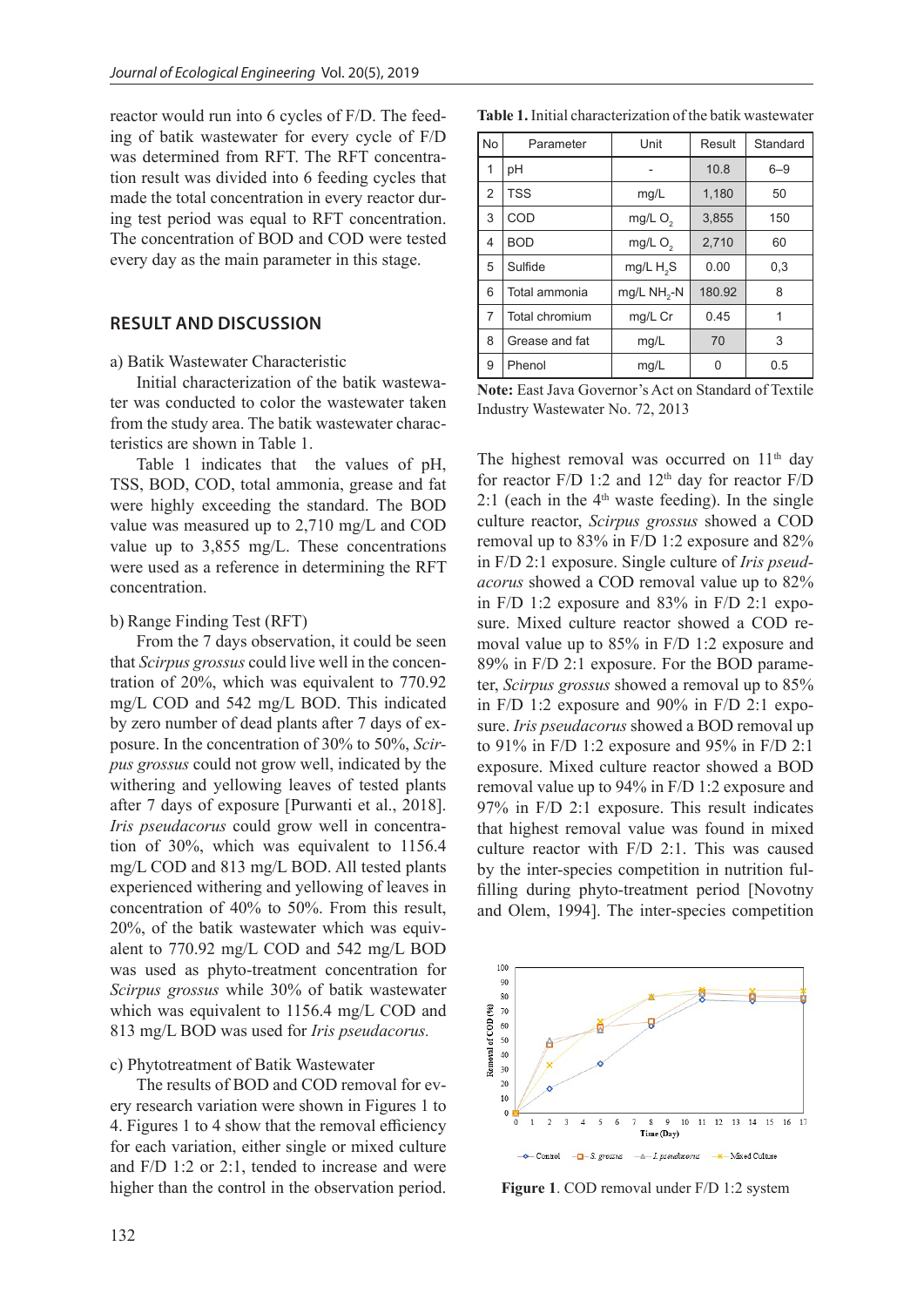

**Figure 2**. COD removal under F/D 2:1 system



**Figure 3**. BOD removal under F/D 1:2 system



**Figure 4**. BOD removal under F/D 2:1 system

triggered the tested plants to take upmore nutrient, thus causing the COD concentration to decrease to a greater degree than in the single culture. The increasing of COD removal value to be higher for each day was caused by the growth of microorganism in the root zone of tested plants [Tangahu et al., 2011]. The phyto-treatment working principle was utilizing the symbiosis between plants and microorganism in the media around the root system [Hayati, 1992].

Highest removal increase was found in the F/D 2:1. The application of 2 days flooding cycle gave longer waste exposure duration towards

treatment system compared to 1 day flooding cycle. The decrease of COD and BOD was affected greatly by the organism activity and the plant capability in absorbing nutrition; thus, longer exposure duration meant greater eliminated organic matter through biodegradation mechanism [Dhamayanthie, 2000]. The organic matter contained in the batik wastewater can be a nutrition source for microbes which would then turn into simpler substance. Longer exposure duration causes microorganism to degrade organic matter more effectively along with plant organic substance uptake as its nutrition. The intermittent exposure system with flood and drain cycle gave significant impact to the removal of BOD and  $\text{COD}$  (P<0.05) while plant types and its culture combination did not  $(P>0.05)$ . The plant capability for absorbing organic matter increased along time because drying cycle gave it chance to recover its capability for absorbing contaminants [Jia et al., 2010].

## **CONCLUSION**

The highest BOD and COD in the batik wastewater removal occurred in the mixed culture of *S. grossus* and *I. pseudacorus* reactor under F/D 2:1 system with a removal value up to 97% for BOD and 89% for COD. The utilization of mixed culture plants can increase the removal efficiency up to 7%. The intermittent system had a significant impact on the removal of organic matter in Batik wastewater. The highest removal was obtained under F/D 2:1 system caused by a longer interaction between a plant and wastewater.

#### **REFERENCES**

- 1. Al-Baldawi, I.A.W., Abdullah, S.R.S., Suja, F., Anuar, N., and Idris, M. 2013. A phytotoxicity test of bulrush (Scirpus grossus) grown with diesel contamination in a free-flow reed bed system. Journal of Hazardous Materials, 252(1), 64–69.
- 2. Dhamayanthie, I., 2000, Pengolahan Limbah Cair Industri Textile dengan Proses Anaerob, Master Thesis, Chemical Engineering, ITB, Bandung, Indonesia.
- 3. Hayati, N. 1992. Kemampuan eceng gondok dalam mengubah sifat fisik kimia limbah cair pabrik pupuk urea dan asam formiat. Master Thesis, Biology, ITB, Bandung, Indonesia.